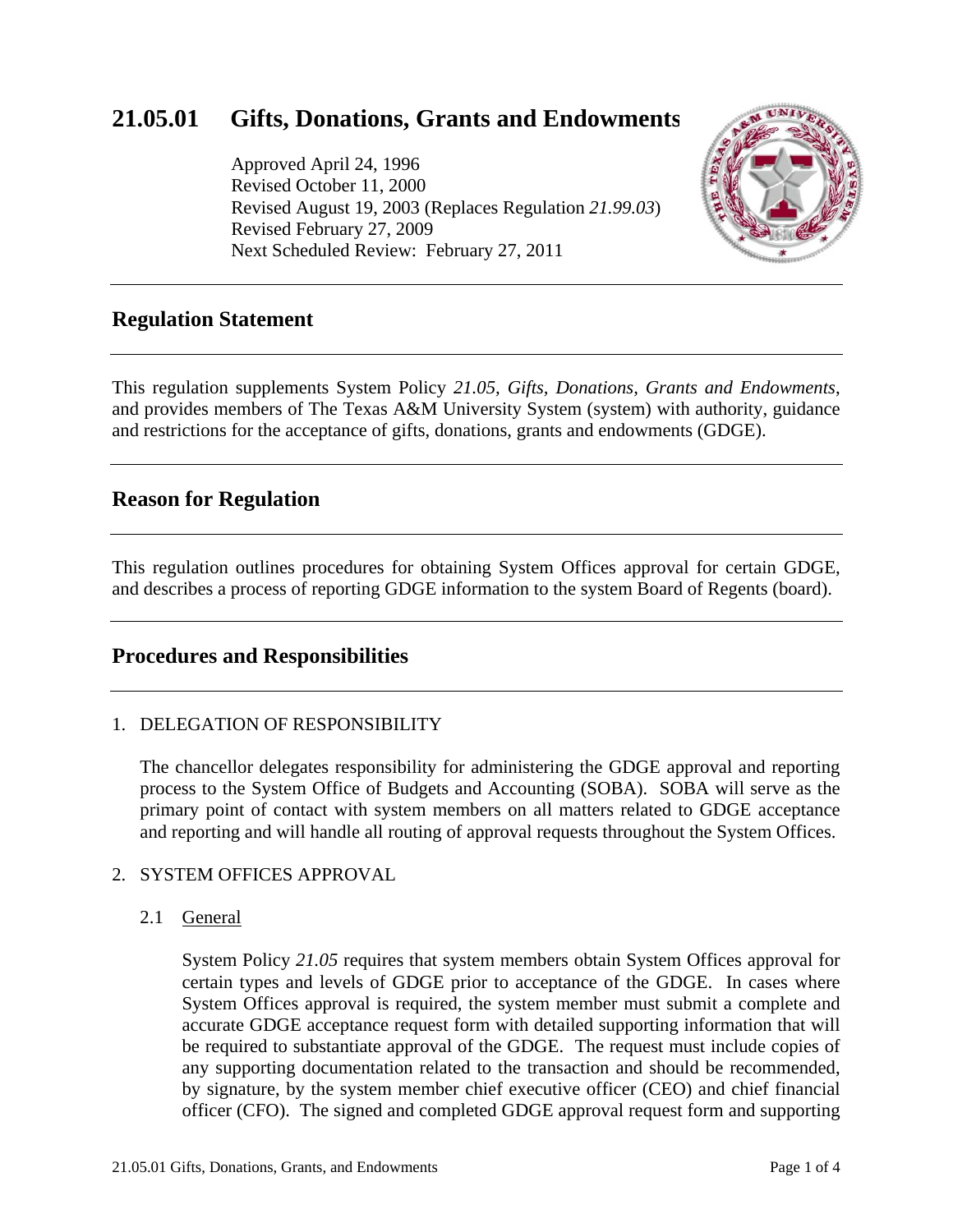documentation should be forwarded to SOBA for routing and processing within the System Offices.

After routing and approval is granted by the System Offices, the requesting system member will be notified of such approval and a signed copy of the approval request form will be returned to the system member. If additional information is required, the System Offices will contact the member and notify them of such requirement.

Copies of the GDGE acceptance request forms and GDGE contact information are available at the SOBA website.

#### 2.2 Gifts \$1,000,000 or Greater

In addition to the requirements of Section 2.1, the system member CEO must submit a report to the System Offices which includes initial plans for honoring the donor.

#### 3. GDGE REPORTING

GDGE are accepted by the system member CEO, and in some cases, with approval of the System Offices. SOBA will work with system member development offices to gather information and prepare a quarterly GDGE report that includes information for all system members. This summary report will be provided to the system board in order to keep them informed of system GDGE activity.

#### 4. SCOPE OF REGULATION

### 4.1 GDGE reporting for transactions with foundations and affiliated organizations

This regulation is intended to include only GDGE made directly to a system member by a donor, development foundation or an affiliated organization. The following provisions shall apply to transactions with development foundations and other affiliated organizations:

- 4.1.1 GDGE transactions between a donor and any development foundation or other affiliated organization are excludible as long as the transaction is between the donor and the development foundation or affiliated organization. The system member is required to comply with this regulation at the time at which the development foundation, or other affiliated organization, makes a GDGE directly to the system member.
- 4.1.2 Cash GDGE from affiliated organizations, as described in System Regulation *60.01.01, Association with Affiliated Fund Raising Organizations*, are exempt from the System Offices review requirements of this regulation, regardless of amount.
- 4.2 GDGE from federal, state, local and foreign governments are excludible from the requirements of this regulation.
- 4.3 For purposes of this regulation, the term "grant" excludes transactions resulting from a contract or similar agreement in which a legal obligation is incurred which is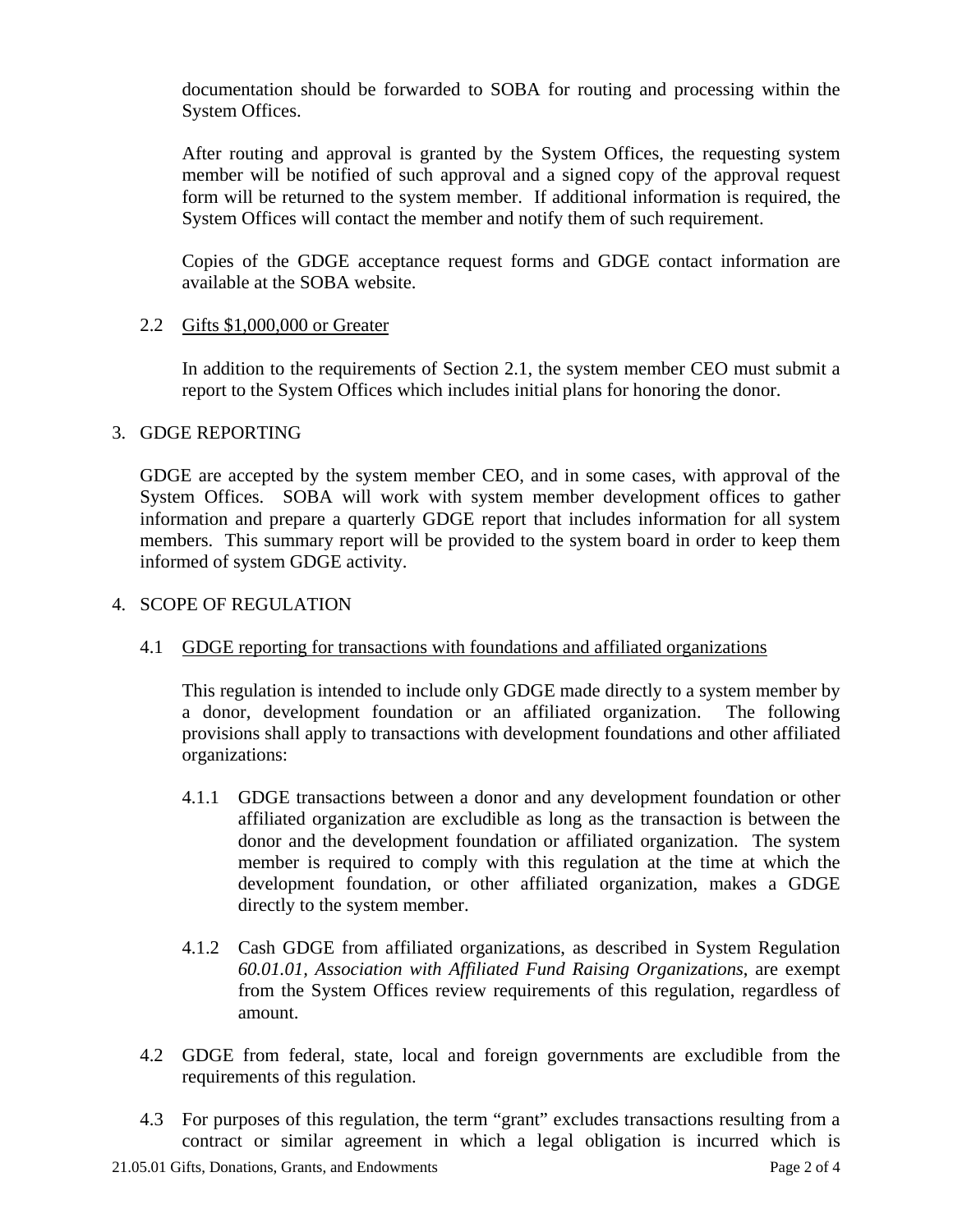enforceable by law (see System Regulation *25.07.01, Contract Administration Procedures and Delegations*).

- 4.4 Uncollected pledges are excludible from the requirements of this regulation.
- 4.5 The value of any services provided by volunteers is excludible from the requirements of this regulation.

#### 5. OTHER

- 5.1 Each system member shall establish recording and reporting procedures that are compliant with state accounting requirements and federal tax law, including a written rule for communicating with donors and donor representatives.
- 5.2 System members must report receipt of conditional gifts, donations, grants and endowments from foreign persons to the U.S. Department of Education and the Texas Secretary of State in accordance with System Regulation *25.07.02, Reporting of Foreign Contracts, Gifts, Donations, Grants and Endowments*.
- 5.3 Procedures governing the pursuit, acceptance, and administration of sponsored research contracts are described in System Policy *15.01, Research Agreements*.

#### 6. UTILIZATION AND MANAGEMENT

- 6.1 GDGE accepted by system members must be utilized for the purpose designated by the donor. If a purpose is not specified by the donor, the system member CEO may determine an appropriate means of utilization for the GDGE.
- 6.2 GDGE shall not be transferred to a private or public development fund or foundation, unless the system member obtains written permission from the donor. The system member must keep all records, including letters of permission, pertaining to the transfer of a GDGE. All GDGE transfers must be reported to the Office of the State Auditor and the System Office of General Counsel.
- 6.3 Real or personal property acquired through a GDGE transaction is subject to the same property management requirements as other state property. Disposal of real property acquired through a GDGE must be made in accordance with System Policy *41.01, Real Estate*.

### **Related Statutes, Policies, or Requirements**

[Tex. Educ. Code §85.21\(b\)](http://www.statutes.legis.state.tx.us/SOTWDocs/ED/htm/ED.85.htm#85.21) 

System Policy *[15.01, Research Agreements](http://www.tamus.edu/offices/policy/policies/pdf/15-01.pdf)*

System Policy *[21.05, Gifts, Donations, Grants and Endowments](http://www.tamus.edu/offices/policy/policies/pdf/21-05.pdf)*